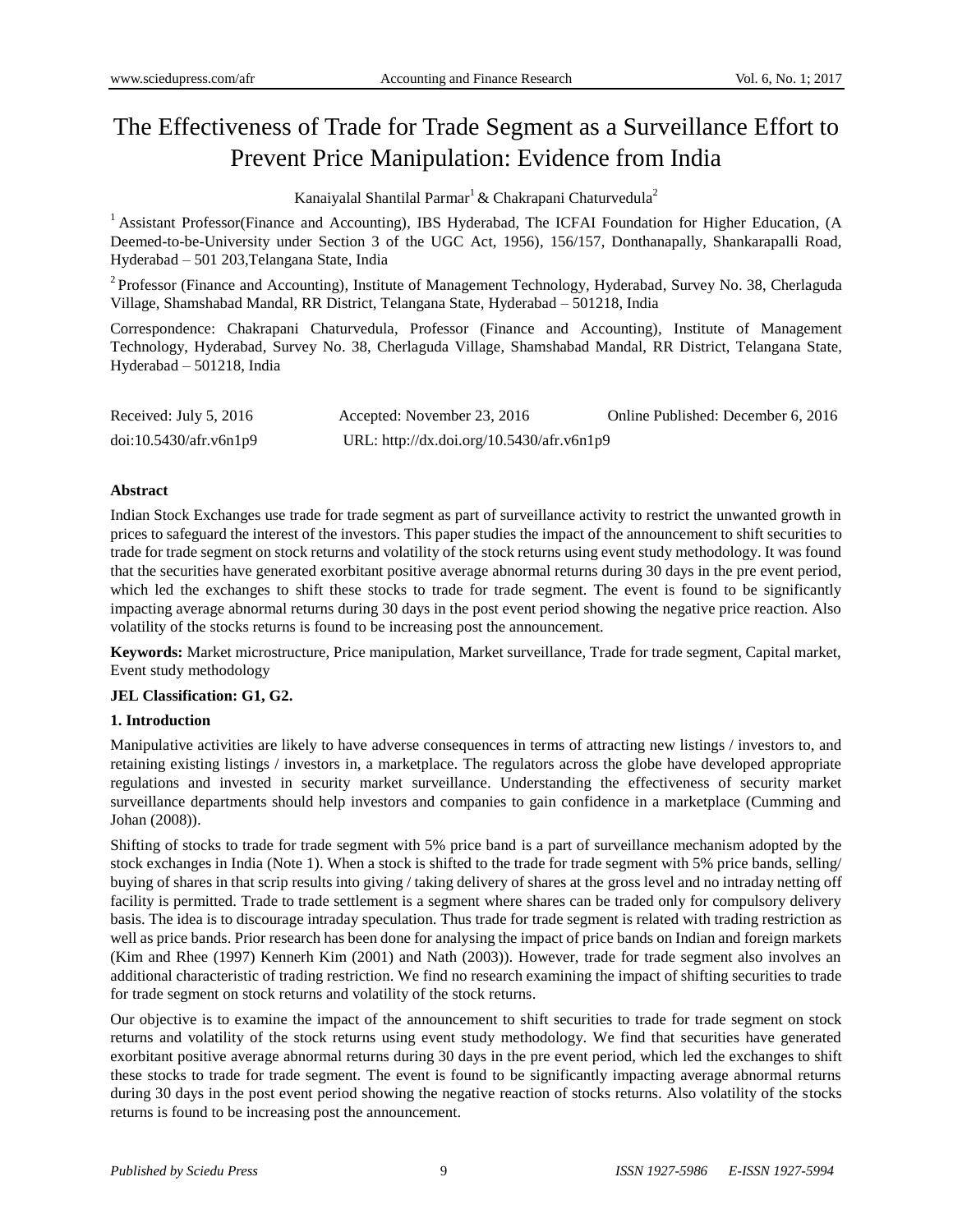Rest of the paper is organised as follows. Section 2 discusses motivation and implications of the study. Section 3 details existing literature. Research gaps and research objectives are articulated in section 4. Section5 formulates hypotheses of the study. Section 6 outlines research methodology and data. Results are discussed in section 7. Salient findings and conclusions are given in section 8. Section 9 indicates limitations of the study and avenues for further research.

# **2. Motivation and Implications of the Study**

# *2.1 Motivation of the Study*

Harris (1997) argues that if the regulators and exchanges fail to adopt price bands to control the market crashes, public would hold them responsible, notwithstanding whether the price bands would or even could have made a difference. In the other case, if they fail to adopt price bands and the market does not crash, nobody would credit them for saving costs the price bands may impose upon the market. If they adopt price bands they are not blamed whether the crash occurs or not. For, people would credit them for preventing the crash or if the crash occurs then people would learn that the crash cannot be prevented. Therefore the regulators and exchanges should adopt the market surveillance mechanisms under all conditions.

Further, the effectiveness of surveillance activity has an impact on prospective investors and companies in terms of choosing the market to operate in (Cumming and Johan (2008)). If the surveillance is not effective, prospective investors may choose to invest more on zero / low risk markets, such as government bonds and bank deposits. Further, companies may raise funds from debt market or other stock exchanges where surveillance is effective. Thus it is necessary for the stock exchanges not only to invest in market surveillance activity, but also to review its effectiveness periodically. Surprisingly, we did not find any study which addresses the question whether shifting stocks to trade for trade segment which is a part of surveillance effort is effective to control prevent price manipulation in India.

This has motivated us to study both the elements of trade for trade segment – trading restriction and price band, for their effectiveness to prevent abnormal returns and to control for volatility of the stock returns which can be attributed to the prevention of price manipulation and increase in market efficiency and integrity.

## *2.2 Implications of the Study*

If the surveillance mechanism (shifting stocks to trade for trade segment) is effective, it benefits to the investors in terms of better price discovery, to the companies in terms of more accurate company valuation and to the exchanges in terms of high investor and company confidence.

Further, surveillance departments are cost centres for the exchanges. Knowing how the costs of surveillance facilitate the benefits of trading activity and the like has been a fundamental question for market integrity and the operation of an exchange (Aitken, Mike and Siow-2003). Cumming and Johan (2008) argue that the investor's confidence suffers the greatest harm when investors lose money and think that the exchange is to blame for the manipulation. Therefore the exchanges have a financial interest in ensuring the integrity of their markets to attract new listings and trading activity. Thus this study has major implications not only for the investors and companies but also for the exchanges.

## **3. Literature Review**

Surveillance action is a part of market microstructure. Market structure affects the speed and quality of price discovery, liquidity, and the cost of trading (Madhavan (2002)). O'Hara (2001) maintains that monitoring is necessary by the exchange to prevent manipulation. Investors care about the efficiency of price discovery because it influences the risk of holding stock. Optimal market design must lower execution cost and enhance price discovery. Also how well and how quickly the stock prices adjust to the fundamental values is an important metric for the exchange.

As a counter measure to the instability of the stock market, various measures were introduced by to avoid huge losses. One such solution is circuit breakers or price bands (Mukherjee – 2007). Kim and Rhee (1997) conduct an event study on price limits imposed on the individual securities on Tokyo Stock Exchange. They examine three hypotheses against the benefits of having price limits. Volatility spill over hypothesis, which argue that the price limits instead of reducing volatility merely causes the volatility to spread over to subsequent periods. Delayed price discovery hypothesis, which contends that the price limits stop stocks from reaching the true equilibrium price for that day, thus causing a delay in the price discovery process; and trading interference hypothesis, which establishes that the price limits drastically reduces the liquidity of the particular stock on the event day, causing liquidity to increase substantially in the subsequent periods, thereby interfering in the trading.

Kenneth Kim (2001) study the relationship between price limits and stock market volatility on the stock listed on Taiwan Stock Exchange. In contradiction to the view of the most regulators, they find that when price limits are made more restrictive stock market volatility is usually not lower and vice versa.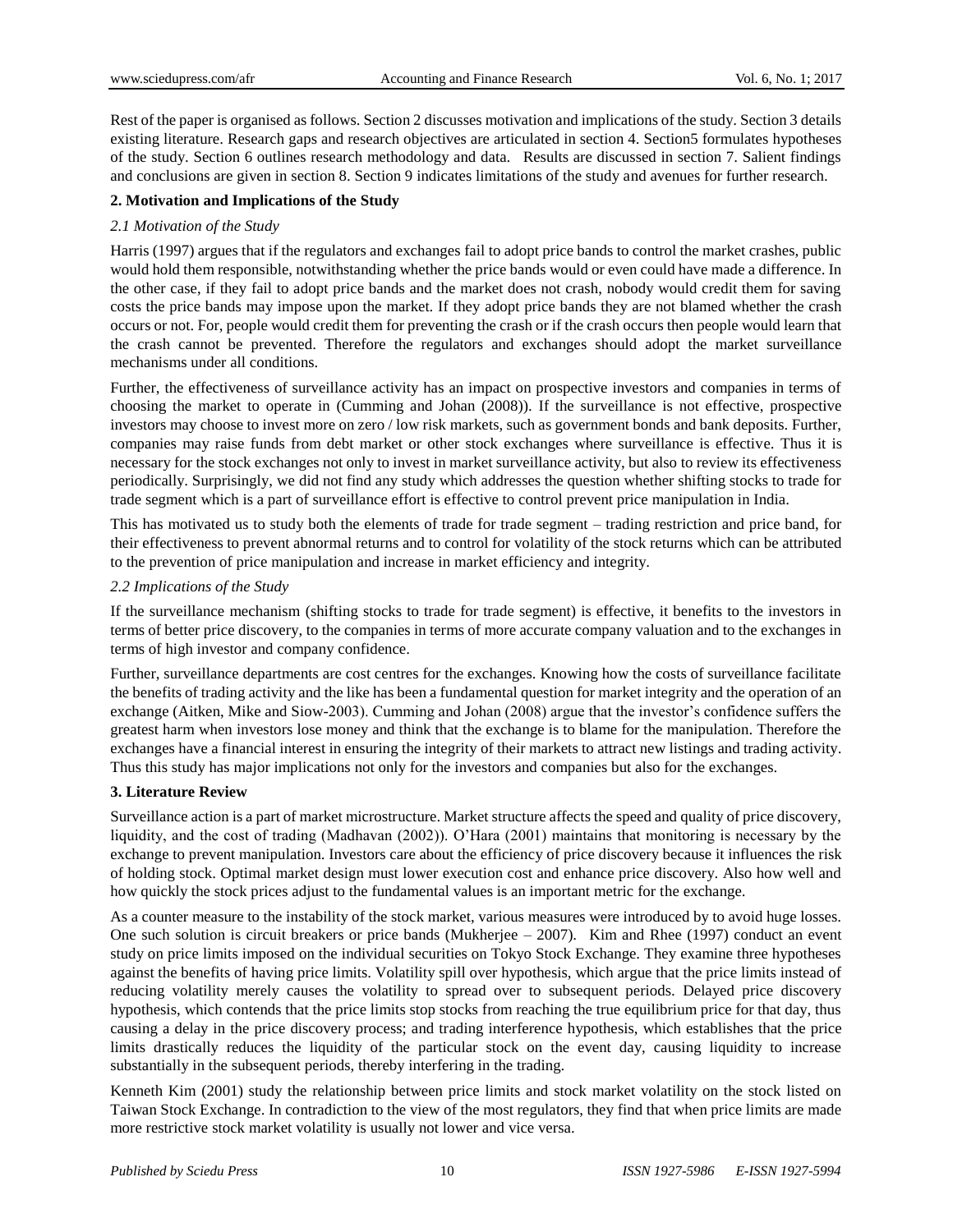Ma and Chen (1994) study the effects of various corrective treatments as a part of surveillance effort of Taiwan stock exchange. Corrective treatments include trading halts, call trading and full payment / delivery with order. Trading restrictions of trade for trade segment, not allowing netting off to the traders is similar to requiring full payment or delivery with buy or sells order respectively. They find that the corrective measures taken after the consecutive warnings are able to reduce the volatility, the abnormal returns and the liquidity of the stocks. Nath (2003) finds that as stock prices approach near to their lower (and not upper) price limit there is an acceleration of trading activity.

Though, the criteria for shifting securities to trade for trade segment are not in public domain, the circulars announcing the shift which are published by National Stock Exchange of India mention that this action is taken with a view to ensure the market safety and to safeguard the interest of investors. Cumming and Johan (2008) contend that market surveillance is shrouded in secrecy by many exchanges. The often cited reason for this opaqueness is to refrain from giving would-be market manipulators inspiration or ideas that might allow them to work the system to avoid detection. However, because trade for trade segment relates to trading restrictions one can infer that trade based manipulation (also known as circular / synchronized trading) would have motivated exchanges to shift the stocks to trade for trade segment.

Allen and Gale (1992) classify stock price manipulation into three categories. They are, first, action based manipulation which is based on certain actions to change the actual or perceived value of an asset. For example, short selling. Second, information based trading which is based on spreading false information. Third, trade based manipulation simply by buying and selling. When a trader tries to buy a stock, he drives up the price. When he tries to sell it, he drives down the price. In case of circular trading, the market players buy and sell shares frequently among themselves to push up the stock price.

Jarrow (1992) shows that profitable speculation is possible if there is "price momentum,", so that an increase in price caused by the speculator's trade at one date tends to increase prices at future dates. Also profitable manipulation is possible if the speculator can corner the market. However, Allen and Gale (1992) argue that profitable price manipulation is possible, even if there is no price momentum and no possibility of a corner. In case of trade based manipulation, the manipulator does not have an informational advantage over other investors about the returns to the stock. However, the investors are uncertain whether a large trader who buys the share does so because he knows it is undervalued or because he intends to manipulate the price. It is this uncertainty that allows manipulation to be profitable.

Trade based manipulation is done with the intention of increasing the volume and consequently the price of the security. The retail investors, who trade on momentum, enter the market when volumes are high assuming that the momentum will continue; for high volumes are perceived to mean higher market interest and therefore higher prices. Karpoff (1987) argue that there is positive correlation between higher volumes and positive price change. However, if the increase in price and volume is as result of trade based manipulation, the retail investors will realize the negative return. Thus the manipulator would earn abnormal returns at the cost of the other participants.

## **4. Research Gaps and Research Objectives**

## *4.1 Research Gaps*

When securities are shifted to trade for trade segment with 5% price bands, selling / buying of shares in that scrip results into giving / taking delivery of shares at the gross level and no intraday netting off facility is permitted. Thus trade for trade segment is related with trading restriction as well as price bands. Prior research has been done for analysing the impact of price bands on Indian and foreign markets (Kim and Rhee (1997) Kennerh Kim (2001) and Nath (2003)). However, trade for trade segment also involves an additional characteristic of trading restriction. We find no research examining the impact of shifting securities to trade for trade segment.

# *4.2Research Objectives*

Objective of this study is to examine the announcement effect of shifting securities to trade for trade segment on stocks returns and volatility of the stocks returns using event study methodology.

## **5. Formulation of Hypotheses**

## *5.1 Impact of Announcement on Stock Returns*

H1: Announcement of securities being shifted to trade for trade segment from rolling segment has no impact on stock returns.

In case of rolling settlement, the traders can sell the security bought on the same day and trades are settled considering the net obligation, which offers an opportunity for intra – day trading. Also, buying and selling large quantity of the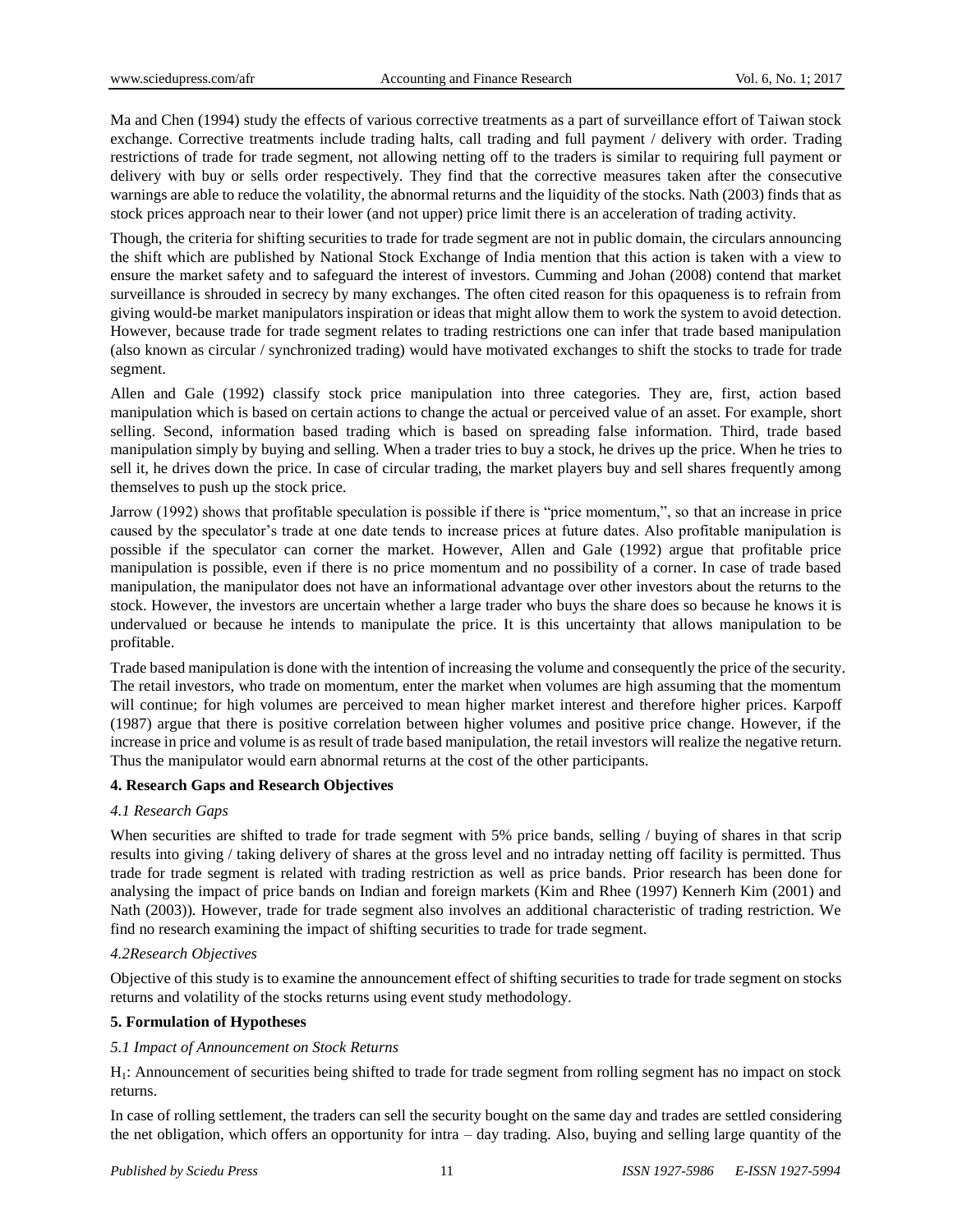stock may not entail high cash outlay because the traders are allowed for netting of buys and sells made during the day. This provides an ideal opportunity to the manipulators to increase the volume and the price and thereby making abnormal returns.

When such stocks are shifted to the trade for trade segment, each transaction is treated separately and intraday trades are not possible. All traders, including those who indulge in trade based manipulation will have to pay for the total purchases and also deliver the securities which are sold without netting off. The large cash/security outlay is expected to deter traders from engaging in trade based manipulations.

If the surveillance action in the form of shifting trades to trade for trade segment is not effective to prevent the manipulation, there would be no impact on returns of the stocks after they are shifted to trade for trade segment.

Ma and Chen (1994) argue that a warming announcement provides information to the public and signals to the participants in abnormal trading activity that the regulatory authority has noticed this situation. One would therefore expect the warming announcements to enhance efficiency of the market. Accordingly, the announcement of surveillance action to be taken should be able to eliminate or even negate the excess return on the abnormally traded stock.

Thus we expect that announcement of securities being shifted to trade for trade segment from rolling segment has negative impact on stock returns.

#### *5.2 Impact of Announcement on Volatility of Stock Returns*

H2: Announcement of securities being shifted to trade for trade segment from rolling segment has no impact on the volatility of the stock returns.

The second element of trade for trade segment is 5% price bands imposed on the stocks. Price bands are imposed to reduce the volatility of the stock returns. However, Kim and Rhee (1997), Kim (2000) argue that price bands rather than decreasing volatility, increase volatility or spills over the volatility over the subsequent trading days. Nath (2005) finds that there was volatility spill over to stocks subject to narrow price band rules, and for upward moves. Further, as trading is restricted in the securities shifted to trade for trade segment; we expect that shifting securities to trade for trade segment increases volatility.

Thus we expect that announcement of securities being shifted to trade for trade segment from rolling segment increases the volatility of the stock returns.

## **6. Research Methodology and Data**

## *6.1 Research Methodology*

The impact of moving a stock to trade for trade segment is measured using a standard event study methodology as described in Brown and Warner (1985). Consistent with Brown and Warner (1985) we estimate the following market model to measure abnormal returns in the short run.

$$
R_{it} = \alpha_i + \beta_i R_{mt} + \varepsilon_{it} \tag{1}
$$

Where, 
$$
E(\varepsilon_{it}) = 0
$$
 and  $Var((\varepsilon_{it}) = \sigma_{ei}^2$ 

 $R_{it}$  and  $R_{mt}$  are the period *t* returns on security *i* which is shifted to trade for trade segment and the market portfolio *m* respectively.  $α<sub>i</sub>$  and  $β<sub>i</sub>$  are the parameters of market model. CNX 500 index from National Stock Exchange of India has been used as the benchmark market portfolio return to control for the broad market movements while measuring price effects.

For estimating the market model we use a 200 day estimation window starting from  $t = -230$  to  $t = -31$  where  $\tau$  is the event date or announcement date. Also, defining a precise event window is essential for making the event study methodology meaningful. The event window in this study ranges from a 3 day event window (day –1 to day +1) to a 61 day event window (–30 to +30). Taking such longer event windows would help in assessing the robustness of the results as they would help in accounting for leakage of information to the market. In order to investigate if bulk trades generate any abnormal returns for a stock on each day *t* in the event period, the actual returns in the event window are compared with the market model predicted returns of that stock in the event window. The abnormal return for each stock is found by subtracting the benchmark return from the market model computed returns. It is computed as follows.

$$
AR_{it} = R_{it} - (\hat{\alpha}_i + \hat{\beta}_i R_{mt})
$$
\n(2)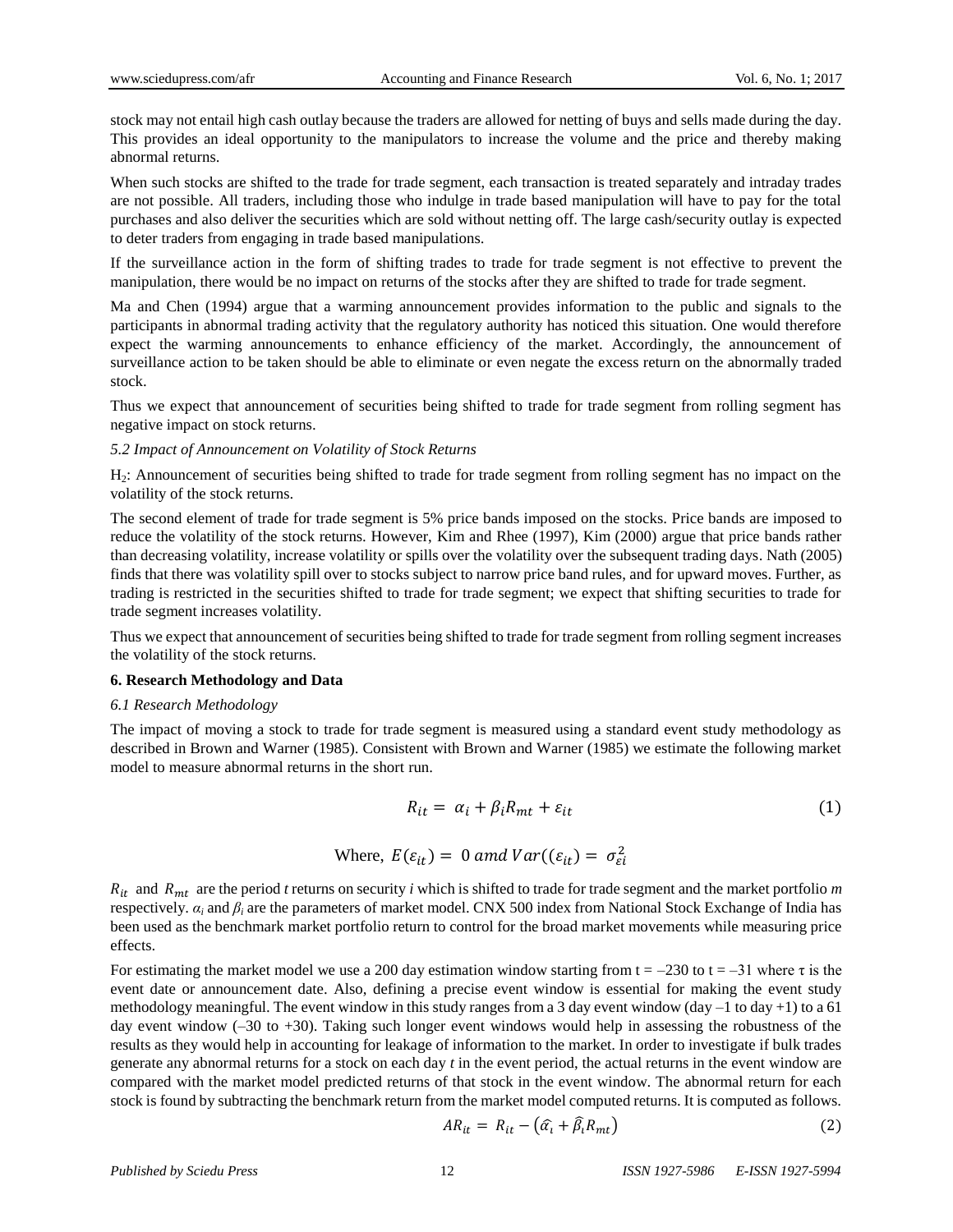In the above equation  $\alpha_i$  $\widehat{\alpha}_i$  and  $\widehat{\beta}_i$  $\overline{a}$ are ordinary least squares estimates from the estimation period using the market model.  $R_{it}$  and  $R_{mt}$  are the returns (ex post returns) of the security *i* and the market portfolio m respectively for period *t* in the event window. In order to make statistical inferences average abnormal returns (AAR) and cumulative average abnormal returns (CAAR) are calculated as follows.

$$
AAR_t = \frac{1}{n} \sum_{i=1}^{N} AR_{it}
$$
\n<sup>(3)</sup>

Where n is the number of stocks whose abnormal returns are available on day *t* in the event window. By cumulating the periodic average abnormal return over a particular time interval (t period around the event date), we obtain the cumulative average abnormal returns (CAAR).

$$
CABA_k = \sum_{t=1}^k AAR_t
$$
 (4)

Where, t will take values from  $-10$  to  $+10$ . All abnormal returns are standardized to compute the t-statistics.

$$
SAR_{it} = \frac{AR_{it}}{S_i(AR)}
$$
 (5)

Where,  $S_i(AR)$  is the standard deviation of the abnormal returns of stock 'i' in the estimation period. The t-statistic for the sample of n stock for each day t in the event window is calculated as follows.

$$
t(SAR_{it}) = \left(\sum_{i=1}^{n} SAR_{it}\right) \frac{1}{\sqrt{n}}\tag{6}
$$

Following Amihud and Mendelson (1987) volatility has been measured by taking square of daily close to close returns. It is calculated as follows.

$$
V_{tj}\!\!=\left(r_{tj}\right)^2
$$

Where,  $r_{ti}$  denotes the daily return for each stock j on Day t. V  $t_{ti}$  has been calculated for 30 days prior and 30 days after the event day for each stock. A paired t-test is employed between both the groups (pre and post event days) to examine for the difference in the volatility.

*6.2. Data*

All the securities which were shifted to trade for trade segment on NSE from 1st January 2004 to 31st December 2009 are considered. Data for announcement of securities in to trade for trade segment is taken from NSE website. Adjusted closing prices of these securities are obtained from Prowess maintained by Centre for Monitoring Indian Economy.

## **7. Empirical Results**

# *7.1 Descriptive Statistics*

The following tables present the descriptive statistics for 899 stocks as on the event day and as on the  $10<sup>th</sup>$  day before and after the event day. Variables considered are market capitalisation (M. Cap), and volume.

Table 1. Descriptive Statistics as on the  $10^{th}$  Day before the Event Day, as on the Event Day and  $10^{th}$  Day after the Event Day. (All figures are expressed in Rupees in Million.)

|             | 10th Day Before the Event |        | <b>Event Day</b> |          |          | 10th Day After the Event |  |
|-------------|---------------------------|--------|------------------|----------|----------|--------------------------|--|
|             | M. Cap                    | Volume | M. Cap           | Volume   | M. Cap   | Volume                   |  |
| n           | 899                       | 899    | 899              | 899      | 899      | 899                      |  |
| <b>Mean</b> | 1456.07                   | 1.56   | 1519.52          | 13.13    | 1381.76  | 8.11                     |  |
| Min         | 21.06                     | 0      | 24.51            | $\theta$ | 21.75    | $\theta$                 |  |
| <b>Max</b>  | 60006.36                  | 42.24  | 70046.51         | 3827.36  | 59111.53 | 691.35                   |  |
| <b>Std</b>  | 2991.3                    | 3.625  | 3489.32          | 117.82   | 3677.01  | 33.1                     |  |

A comparative study of market capitalization between the three days reveals that its mean value is increasing as it approaches to the event day from Rs.1456.07 million on  $10<sup>th</sup>$  day before the event to Rs.1519.52 million. Also its mean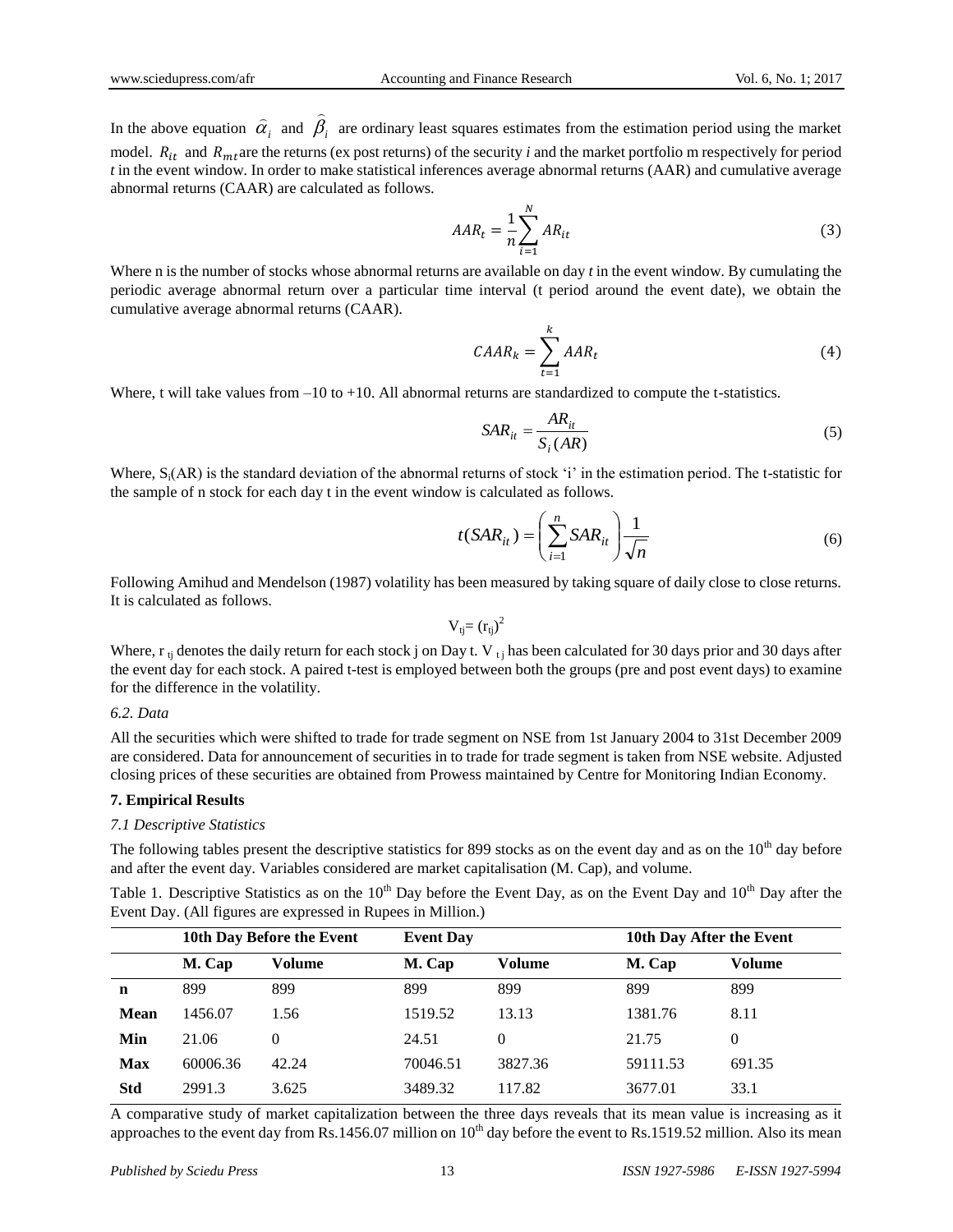value decreases after the event day to Rs.1381.76 million during the 10 day period post event. There is constant increase of standard deviation from during the pre and post event period. However, the event has approximately restored its minimum and maximum value which was Rs.21.06 million and Rs.60006.36 million.

Similarly, there is an increase in mean value of volume from Rs.1.56 million as on the  $10<sup>th</sup>$  day before the event day to Rs.13.13 million as on the event day. However the event seems to be negatively impacting the volume which is 8.11 as on the  $10<sup>th</sup>$  day after the event day. Minimum volume is zero as some stock may not get traded on a particular day during the same period. The maximum volume has increased from Rs.42.42 million to Rs.3827.36 million and again decreased to Rs.691.35 million during these days. Also standard deviation follows the similar pattern; increase till the event day and decrease till the  $10<sup>th</sup>$  day post event.

The analysis of descriptive statistics for these three days indicates the negative impact of the announcement on the market capitalisation and volume.

*7.2 Results of Event Study Methodology*

After calculating Average Abnormal Returns and Cumulative Average Abnormal Returns of these stocks t-statistics have been calculated. Table 2 summarises the results.

| Day         | <b>Average Abnormal Returns in %</b> | t-Stat     |
|-------------|--------------------------------------|------------|
| $(-10,-10)$ | 1.48                                 | $11.02**$  |
| $(-9,-9)$   | 1.34                                 | $10.01**$  |
| $(-8,-8)$   | 1.27                                 | 9.27**     |
| $(-7,-7)$   | 1.57                                 | 11.93**    |
| $(-6,-6)$   | 1.58                                 | 11.21**    |
| $(-5,-5)$   | 2.71                                 | 18.82**    |
| $(-4,-4)$   | 2.15                                 | 15.15**    |
| $(-3,-3)$   | 2.48                                 | 16.81**    |
| $(-2,-2)$   | 2.66                                 | $17.51**$  |
| $(-1,-1)$   | 2.00                                 | 13.57**    |
| (0,0)       | 0.45                                 | $3.32**$   |
| (1,1)       | $-1.23$                              | $-10.17**$ |
| (2,2)       | $-0.52$                              | $-4.62**$  |
| (3,3)       | $-0.32$                              | $-2.97**$  |
| (4,4)       | $-0.96$                              | $-9.58**$  |
| (5,5)       | $-0.59$                              | $-5.76**$  |
| (6,6)       | $-0.39$                              | $-4.18**$  |
| (7,7)       | $-0.35$                              | $-3.71**$  |
| (8, 8)      | $-0.11$                              | $-1.20$    |
| (9,9)       | $-0.37$                              | $-4.02**$  |
| (10,10)     | $-0.14$                              | $-1.50$    |
| $(-30,-1)$  | 25.46                                | 33.65**    |
| $(-10,-1)$  | 19.23                                | 40.29**    |
| $(-10,10)$  | 14.70                                | 22.94**    |
| (1,10)      | $-4.97$                              | $-12.96**$ |
| (1,30)      | $-5.83$                              | $-8.16**$  |
| $(-30,30)$  | 19.99                                | 18.31**    |

Table 2. Average Abnormal Returns of the Securities shifted to Trade for Trade Segment.

Note: \*\*, \* and <sup>a</sup> represent significance levels of 1%, 5% and 10% respectively.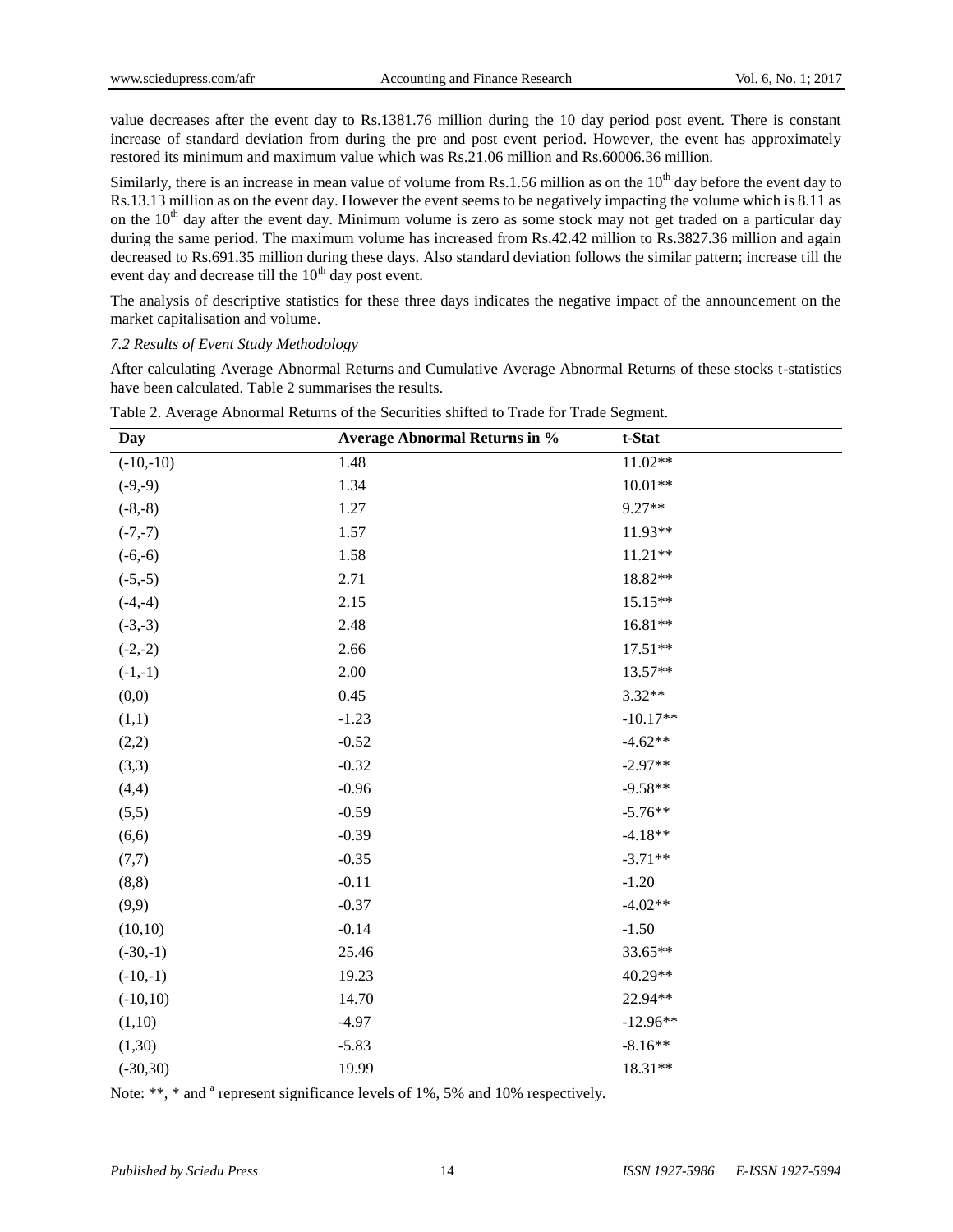The above results indicate that there is significant positive average abnormal return on the stocks before they are shifted to trade for trade segment. During the 10 days and 30 days period before the event day, the Average Abnormal Returns generated is 19.23% and 25.46% respectively which is significant at less than 1%level. As on the event day there is 0.45% Average Abnormal Returns generated which is significant at less than 5% level. Also, there is significant negative Average Abnormal Returns on the stocks from day 1 to day 30. It is negative 4.97% and negative 5.83% during 10 days and 30 days period respectively.



Diagram 1. Average Abnormal Returns and Cumulative Average Abnormal Returns of the Securities shifted to Trade for Trade Segment

The above diagram shows the movement of Average Abnormal Returns and Cumulative Average Abnormal Returns during the 21 day event window.

## 7.2.1 Impact of Announcement on Stock Returns

Increase in positive abnormal returns during the pre-event period and having negative abnormal returns during the post event period is in line with our analysis of market capitalisation and volume in section 8.1. We reject null hypothesis 1 and conclude that the impact of announcement of shifting securities to trade for trade segment is negative on the stocks returns. The result is in line with our expectation.

## 7.2.2 Impact of Announcement on Volatility of Stock Returns

The mean volatility during 30 days in the pre event period is found to be 0.1255% and it is 0.2853% during 30 days in the post event period. The difference is significant at less than 1% level. Thus the volatility is found to be increased post event. We reject null hypothesis 2 and conclude that announcement of securities being shifted to trade for trade segment from rolling segment increases the volatility of the stock returns. The result is in line with our expectation.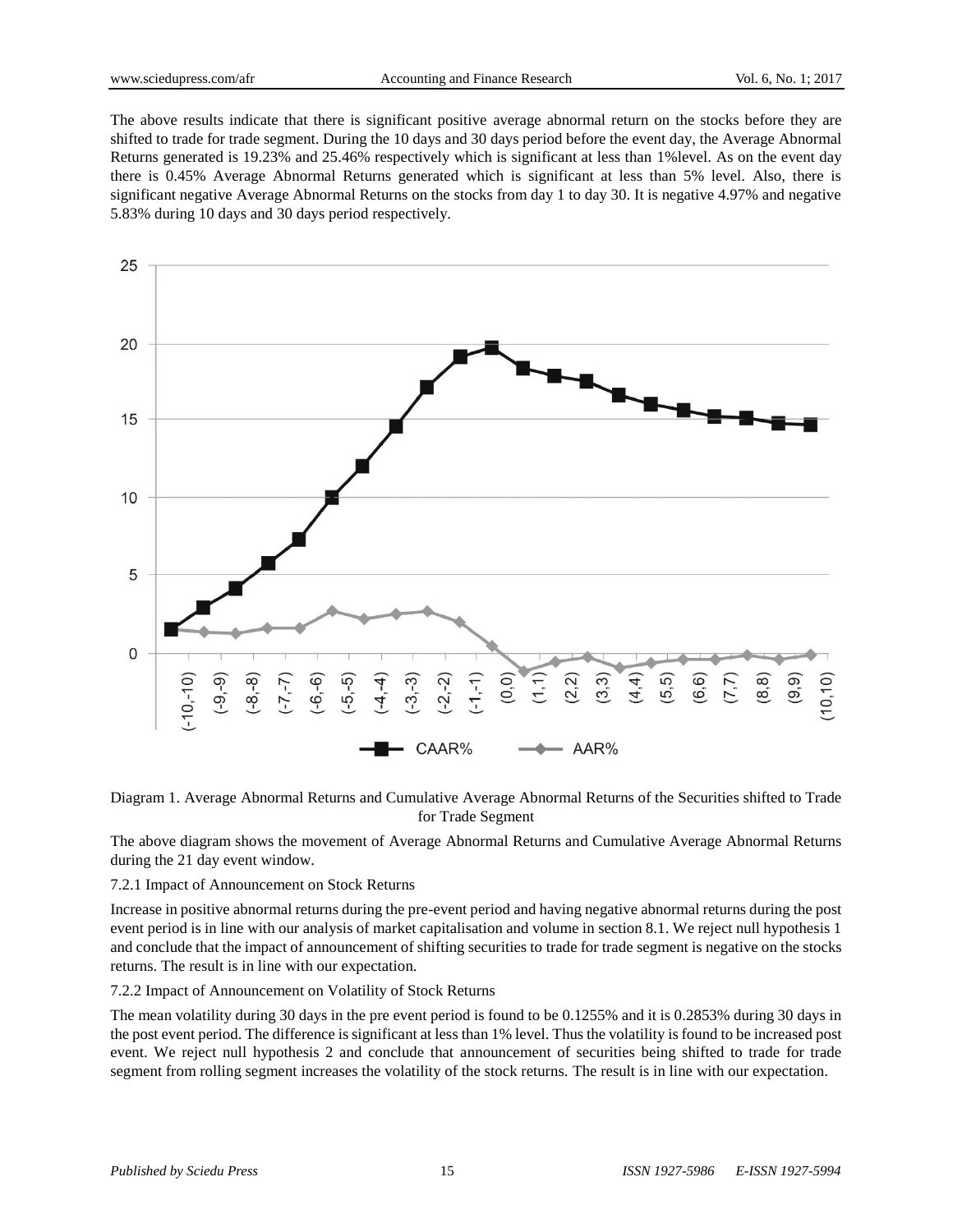## **8. Salient Findings and Conclusions**

We examine the effectiveness of trade for trade segment as a surveillance effort to prevent price manipulation in India. The exchanges in India shift these stocks to trade for trade segment when they observe unwanted growth in the price. We observe that there is significant gain in the prices during 10 days before the event day, showing cumulative average abnormal returns of 19.23% till one day before the event day. However, there is negative reaction in terms of stocks returns from day 1 to 10.These securities experience negative cumulative average abnormal returns of 4.974% till  $10<sup>th</sup>$  day after the shift. Also, the price band imposed on the securities is not able to control the volatility of the stock returns as volatility increases after the announcement.

The objective of shifting securities to trade for trade segment is to ensure market safety and safeguard the interest of the investors by improving efficiency of the market. It can be broadly concluded that though trade for trade segment is not successful in controlling the volatility of stock returns, the positive abnormal returns, which can be attributed to trade based manipulation, have been negated after the event day. Thus, trade for trade segment is partially successful in improving the integrity and efficiency of the stock market.

# **9. Limitations of the Study and Avenues for Further Research**

We did not examine the impact of the announcement to shift securities to trade for trade segment from rolling settlement on stocks' liquidity. Further, we did not analyse the impact of the announcement to shift securities to rolling settlement from trade for trade segment on stocks returns and volatility of stocks returns. This may bring more insights and improve our understanding on the subject.

## **References**

- Allen, F. and Gale, D. (1992). Stock-Price Manipulation. *The Review of Financial Studies, 5*(3), 503-529. <https://doi.org/10.1093/rfs/5.3.503>
- Amihud, Y., & Mendelson, H. (1987). Trading Mechanisms and Stock Returns: An Empirical Investigation. *The Journal of Finance, 42*(3), 533–55[3.https://doi.org/10.1111/j.1540-6261.1987.tb04567.x](https://doi.org/10.1111/j.1540-6261.1987.tb04567.x)
- Bowman, R. G. (1983). Understanding and conducting event studies. *Journal of Business Finance & Accounting, 10*, 4.<https://doi.org/10.1111/j.1468-5957.1983.tb00453.x>
- Cumming, D. & Johan, S. (2008). Global Market Surveillance. *Oxford University Press* on behalf of the American Law and Economics Association.<https://doi.org/10.1093/aler/ahn009>
- Harris, L. E. (1997). Circuit breakers and program trading limits: What have we learned? *Brookings-Wharton* Papers on Financial Services, 63.http://www-bcf.usc.edu/~lharris/ACROBAT/circuit.pdf
- Jarrow, R. A. (1992). Market Manipulation, Bubbles Corners and Short Squeezes. *Journal of Financial and Quantitative Analysis, 27*(03), 311-336[.https://doi.org/10.2307/2331322](https://doi.org/10.2307/2331322)
- Karpof, J. M. (1987) The Relation between Price Changes and Trading Volume A Survey. *Journal of Financial and Quantitative Analysis*,

22(I).https://www.cambridge.org/core/journals/journal-of-financial-and-quantitative-analysis/article/the-relation -between-price-changes-and-trading-volume-a-survey/DBE2C70FA41E390EB8FA418BBFFD76C8

- Kim, K. A. (2001). Price limits and stock market volatility. *Economics Letters, 71*, 131–13[6.https://doi.org/10.1111/j.1540-6261.1997.tb04827.x](https://doi.org/10.1111/j.1540-6261.1997.tb04827.x)
- Kim, K. A. & Rhee S. G. (1997). Price Limit Performance: Evidence from the Tokyo Stock Exchange. *The Journal of Finance, LII*(2).http://www.coba.unr.edu/faculty/liuc/files/RUC/topic\_pricelimit/Kim\_Rhee\_1997.pdf
- Ma, T., & Chen, H. J. (1994). Stock market surveillance and market performance: The case of Taiwan. *Asia Pacific Journal of Management, 11*(2), 305-325.<https://doi.org/10.1007/BF01739205>
- Madhavan, A. (2002). Market microstructure: A practitioner's guide. *Financial Analysts Journal, 58*(5), 28-42. <https://doi.org/10.2469/faj.v58.n5.2466>
- Mike, A. and Siow, A. (2003). Ranking World Equity Markets on the Basis of Market Efficiency and Integrity. *Hewlett-Packard Handbook of World Stock, Derivative & Commodity Exchanges,* XLIX–LV/http://papers.ssrn.com/sol3/papers.cfm?abstract\_id=490462
- Mukherjee, D. (2007). Comparative Analysis of Indian Stock Market with International Markets.*Great Lakes Herald,* 1(1)[.http://www.greatlakes.edu.in/pdf](http://www.greatlakes.edu.in/pdf)